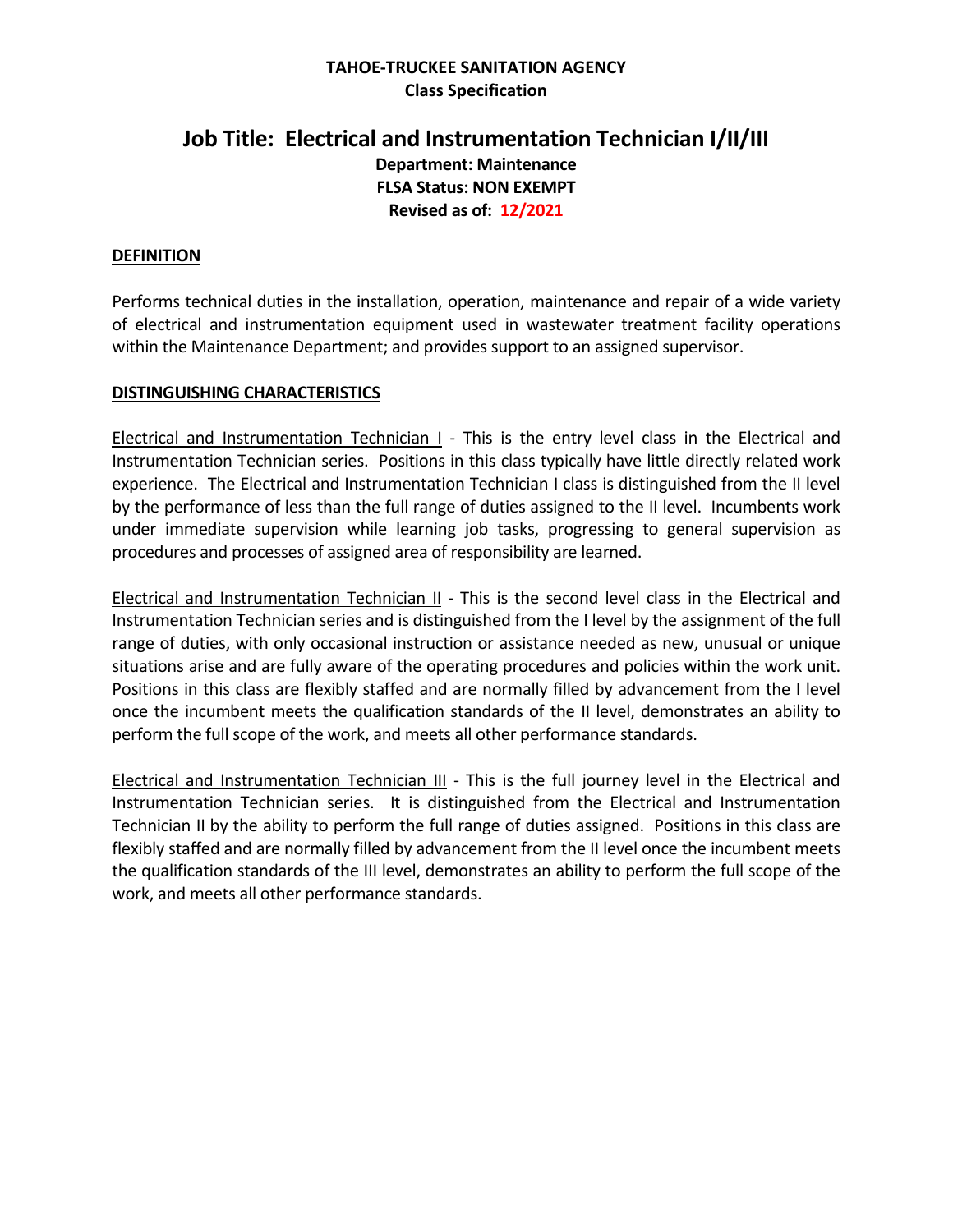### **SUPERVISION RECEIVED AND EXERCISED**

### Electrical and Instrumentation Technician I

Reports directly to, and receives immediate supervision from the Electrical and Instrumentation Supervisor, or designee.

### Electrical and Instrumentation Technician II

Reports directly to, and receives general supervision from the Electrical and Instrumentation Supervisor.

### Electrical and Instrumentation Technician III

Reports directly to, and receives general supervision from the Electrical and Instrumentation Supervisor.

**EXAMPLES OF DUTIES (for E&I Technician I/II/III):** *the duties specified below are representative of the range of duties assigned to this class and are not intended to be an inclusive list.*

- Performs technical work on a wide variety of electrical and instrumentation equipment used in wastewater treatment facility operations.
- Operates process calibrators and controllers to configure, program, calibrate, and start-up plant instrumentation and control systems.
- Inspects electrical equipment, electronic systems and telemetry equipment for proper operation.
- Performs work at on-site areas, as well as off-site monitoring stations requiring the use of an Agency vehicle.
- Programs, troubleshoots, and repairs Variable Frequency Drives and other equipment.
- Installs new equipment and parts, including conduit and wiring.
- Performs preventative and corrective maintenance on plant instrumentation, controls, and electrical systems; disassembles and replaces worn or broken parts; realigns equipment.
- Estimates time, materials and prioritizes jobs as required for various tasks.
- Performs confined space entries to service equipment.
- Assists, communicates with, and coordinates with Information Technology for troubleshooting of process controls and with Operations to achieve proper process control efficiency.
- Recommends upgrades for instrumentation and control systems; orders replacement parts for repairs as authorized.
- Maintains accurate maintenance records; completes reports and other documentation as required; enters and retrieves information electronically.
- Utilizes Computerized Maintenance Management System (CMMS) to track work orders, preventative maintenance and asset management.
- Creates, maintains and verifies instrumentation and electrical engineering drawings.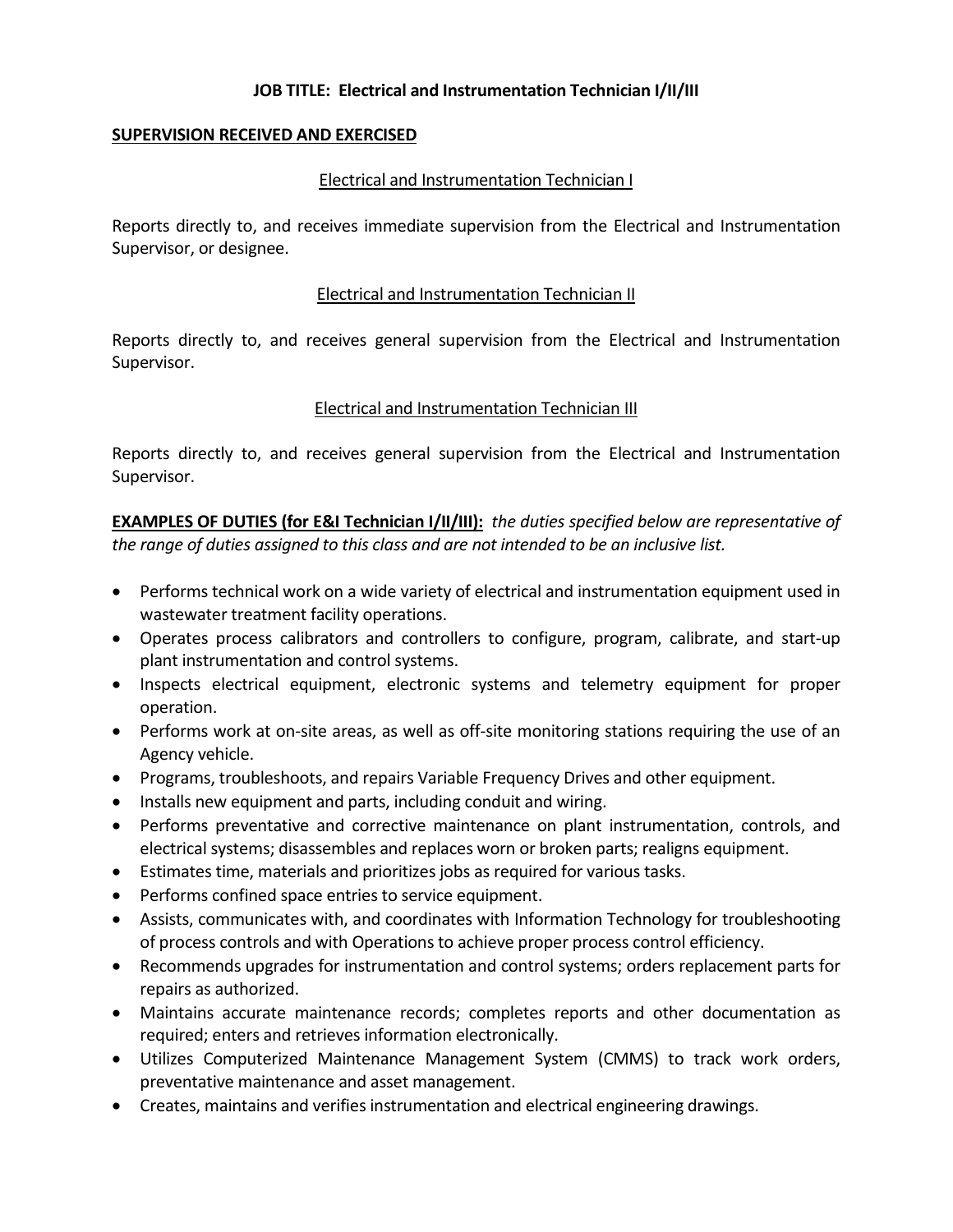- Operates a forklift to transport, load and unload materials, supplies and equipment, as assigned.
- Represents the Agency with dignity, integrity, and the spirit of cooperation in all relations with staff and the public.
- Builds and maintains positive working relationships with co-workers, other Agency employees and the public using principles of good customer service.
- Performs related duties as assigned.

# **QUALIFICATIONS**

## Electrical and Instrumentation Technician I

## **Knowledge of:**

- Basic principles and practices of industrial electrical systems, electronic equipment and instrument operation.
- Basic principles and practices of the design, preparation and review of plans and specifications.
- Basic methods and procedures for instrumentation communications systems including signaling, analog, digital and fieldbus and related technologies used in a wastewater treatment facility.
- Basic use of equipment, tools and materials common in the installation, operation, maintenance and repair of a wide variety of recording and metering devices, control apparatus, radio and cellular telemetering equipment, recording and data logging devices, communication systems, variable frequency drives and other electrical and instrumentation equipment used in the wastewater treatment facility operations.
- Basic methods and procedures for diagnosing electrical systems, electronic, electromechanical, and instrumentation malfunctions and the processes and equipment.
- Modern office practices, methods, and computer equipment including relevant software programs and including fax machines, copiers, printers, telephones, voicemail and e-mail systems, etc.
- Oral and written communication skills; business English including vocabulary, spelling, and correct grammatical usage and punctuation.
- Safe work practices.
- Principles and practices of customer service.

## **Ability to:**

- Learn to perform the installation, operation, maintenance and repair of a wide variety of electrical and instrumentation equipment used in wastewater treatment facility operations.
- Learn to know and understand all requirements and essential aspects of the job including laws, regulations, rules and codes related to area of assignment; learn to know and observe safety rules and identify hazards; learn to intermittently locate, analyze, detect and diagnose problem equipment and determine solutions; train and explain processes to others; learn to problem solve issues related to area of assignment; remember various processes and requirements and how to operate equipment; learn to intermittently access, review, and interpret and adjust or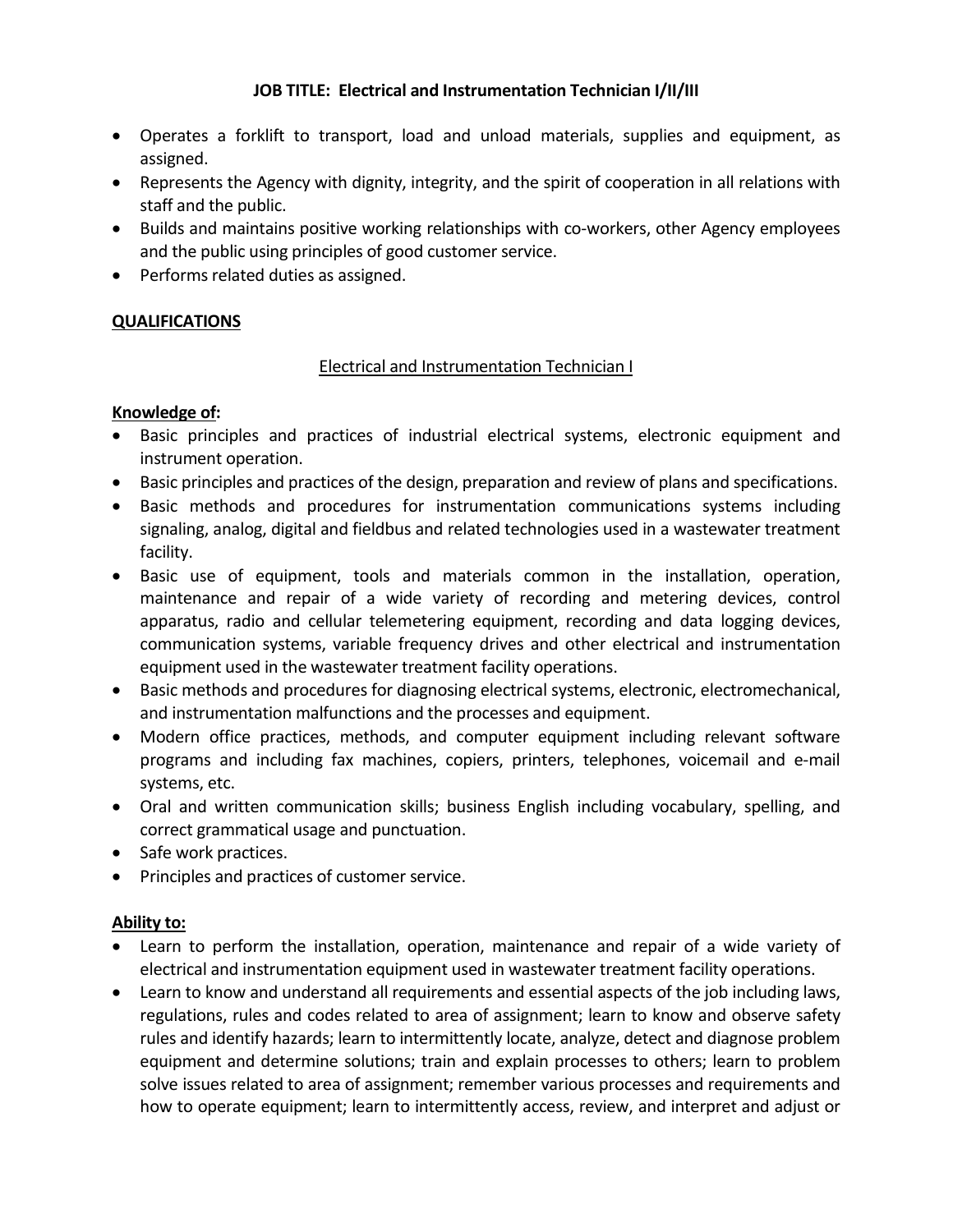enter data on work orders, reports and other documents; identify, interpret and communicate technical and numerical information.

- Learn to diagnose electrical, electronic, electromechanical and instrumentation malfunctions.
- Learn to interpret, understand and explain electrical and instrumentation submittals, drawings, sketches, plans and specifications.
- Understand and carry out oral and written instructions, and prioritize workload to meet deadlines.
- Read, write and comprehend the English language at a level necessary for effective job performance exercising correct English usage, vocabulary, spelling, grammar and punctuation.
- Communicate effectively, tactfully and positively in both oral and written form.
- Operate and use modern office equipment and technology, including computers and applicable software.
- Maintain regular attendance and adhere to prescribed work schedule to conduct job responsibilities.
- Function in confined spaces and/or hazardous environment.
- Use safety precautions related to all work performed including that which occurs in hazardous environments such as confined space.
- Adhere to and utilize appropriate Agency safety policies, procedures and practices and utilize appropriate Personal Protection Equipment.
- Establish and maintain effective working relationships with those contacted in the course of work.
- Contribute effectively to the accomplishment of Agency goals, objectives and activities.

# **Experience and Education:**

Any combination of experience and training that would provide the required knowledge and abilities is qualifying. A typical way to obtain the required knowledge and abilities would be:

# **Experience:**

Two years of experience in the installation, maintenance and repair of industrial electrical, instrumentation and control systems.

# **Education:**

Equivalent to the completion of the twelfth grade supplemented by college or trade school course work in engineering, electrical, instrumentation and/or control systems or a related field.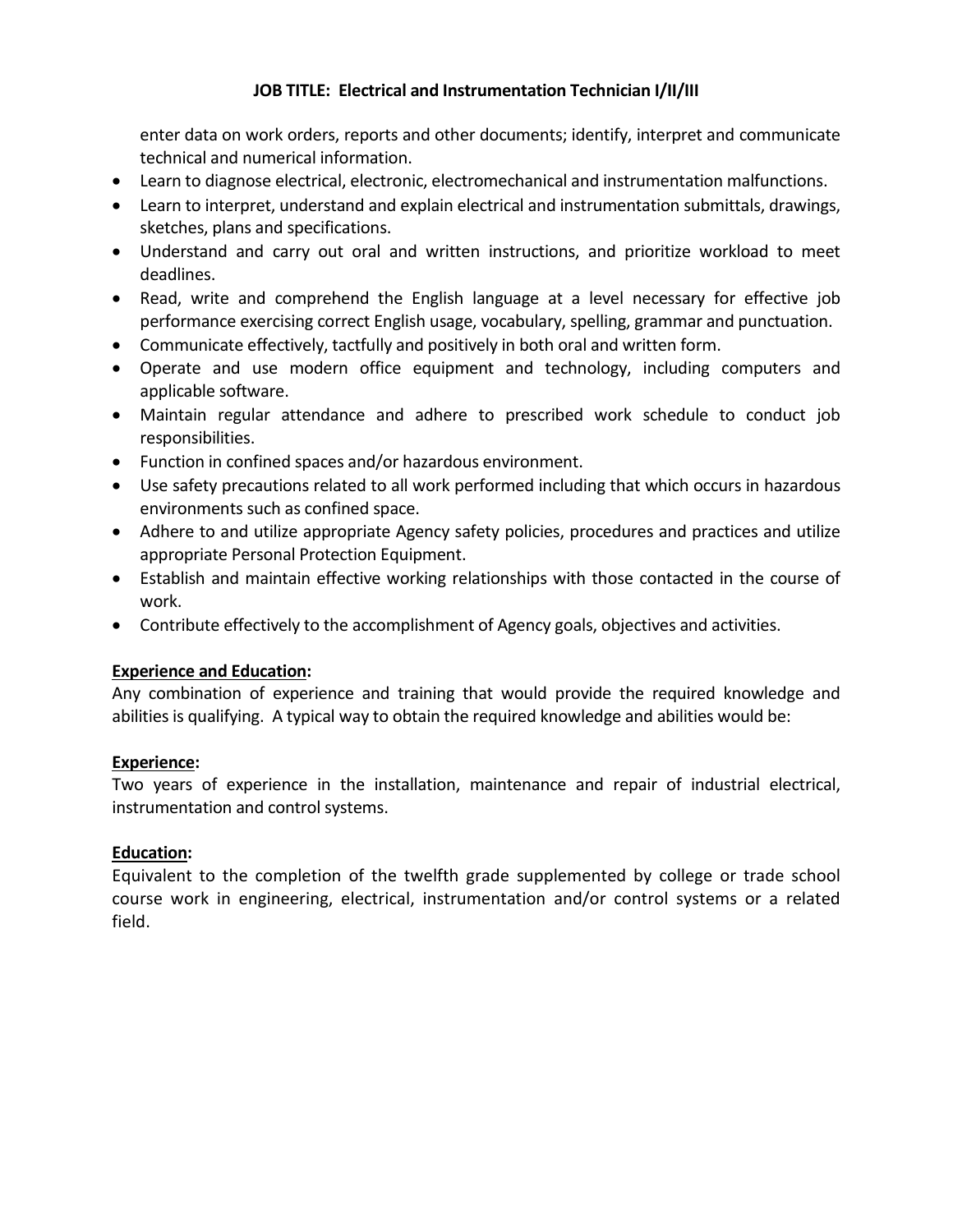### **SPECIAL QUALIFICATIONS**

#### **License and Certificate:**

Possession of a valid California or Nevada Class C Driver License is required at time of appointment.

Possession of a CWEA Electrical Instrumentation Technician I certificate is required within four qualifying test cycles of appointment (approximately 12 months)..

Possession of, or ability to obtain a forklift certification within six months of appointment.

Possession of, or ability to obtain a confined space certification within six months of appointment.

Persons employed in this classification are required to participate in Agency provided training to acquire basic First Aid and Cardiopulmonary Resuscitation (CPR) certificates during the initial 12 months of employment and continued maintenance of a valid certificate as a condition of employment for this position.

Possession of, or ability to obtain a 40-hour Hazwoper Hazardous Materials Technician Level III certification within six months of appointment.

## Electrical and Instrumentation Technician II

In addition to the qualifications for the Electrical and Instrumentation Technician I:

## **Knowledge of:**

- General principles and practices of industrial electrical systems, electronic equipment and instrument operation.
- Specific principles and practices of the design, preparation and review of plans and specifications for installation, maintenance, operation, testing and repair of electrical and instrumentation equipment and processes used for a wastewater treatment facility.
- Methods and procedures for instrumentation communications systems including signaling, analog, digital and fieldbus and related technologies used for a wastewater treatment facility.
- Equipment, tools and materials used in the installation, operation, maintenance and repair of a wide variety of recording and metering devices, control apparatus, radio and cellular telemetering equipment, recording and data logging devices, communication systems, variable frequency drives and other electrical and instrumentation equipment used in the wastewater treatment facility operations.
- Methods and procedures for diagnosing electrical, electronic, electromechanical, and instrumentation malfunctions and the processes and equipment needed to perform repairs or replacements for a wastewater treatment facility.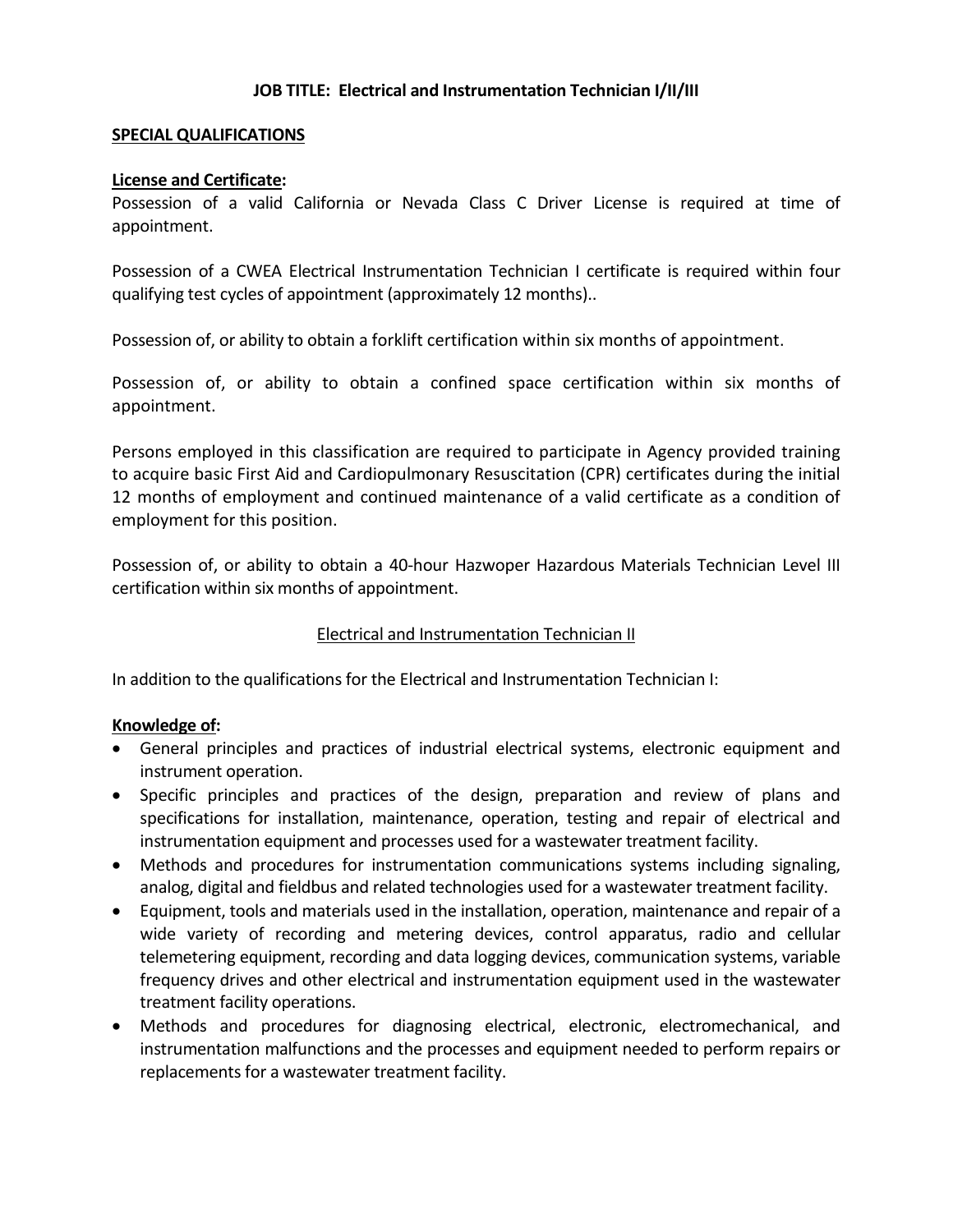• Methods and procedures of competitive bidding processes including how to review and prepare accurate equipment plans and specifications.

# **Ability to:**

- Independently perform technical duties in the installation, operation, maintenance and repair of a wide variety of electrical and instrumentation equipment used in wastewater treatment facility operations.
- On an ongoing basis, know and understand all requirements and essential aspects of the job including laws, regulations, rules and codes related to area of assignment; know and observe safety rules and identify hazards; intermittently locate, analyze, detect and diagnose problem equipment and determine solutions; train and explain processes to others; when so assigned, observe performance and input into review and evaluation of the work of others; problem solve issues related to area of assignment; remember various processes and requirements and how to operate equipment; intermittently access, review, and interpret and adjust or enter data on work orders, reports and other documents; identify, interpret and communicate technical and numerical information.
- Diagnose electrical systems, electronic, electromechanical and instrumentation malfunctions.
- Interpret, understand and explain electrical and instrumentation submittals, drawings, sketches, plans and specifications.

### **Experience and Education:**

Any combination of experience and training that would provide the required knowledge and abilities is qualifying. A typical way to obtain the required knowledge and abilities would be:

## **Experience:**

Two years of responsible work experience similar to Electrical and Instrumentation Technician I with T-TSA.

## **Education:**

Equivalent to the completion of the twelfth grade supplemented by college or trade school course work in engineering, electrical, instrumentation and/or control systems or a related field.

#### **SPECIAL QUALIFICATIONS**

## **License and Certificate:**

Possession of a valid California or Nevada Class C Driver License is required at time of appointment.

Possession of a CWEA Electrical Instrumentation Technician II certificate is required at time of appointment for internal candidate; or within four qualifying test cycles of appointment (approximately 12 months) upon meeting testing eligibility requirements for external candidate.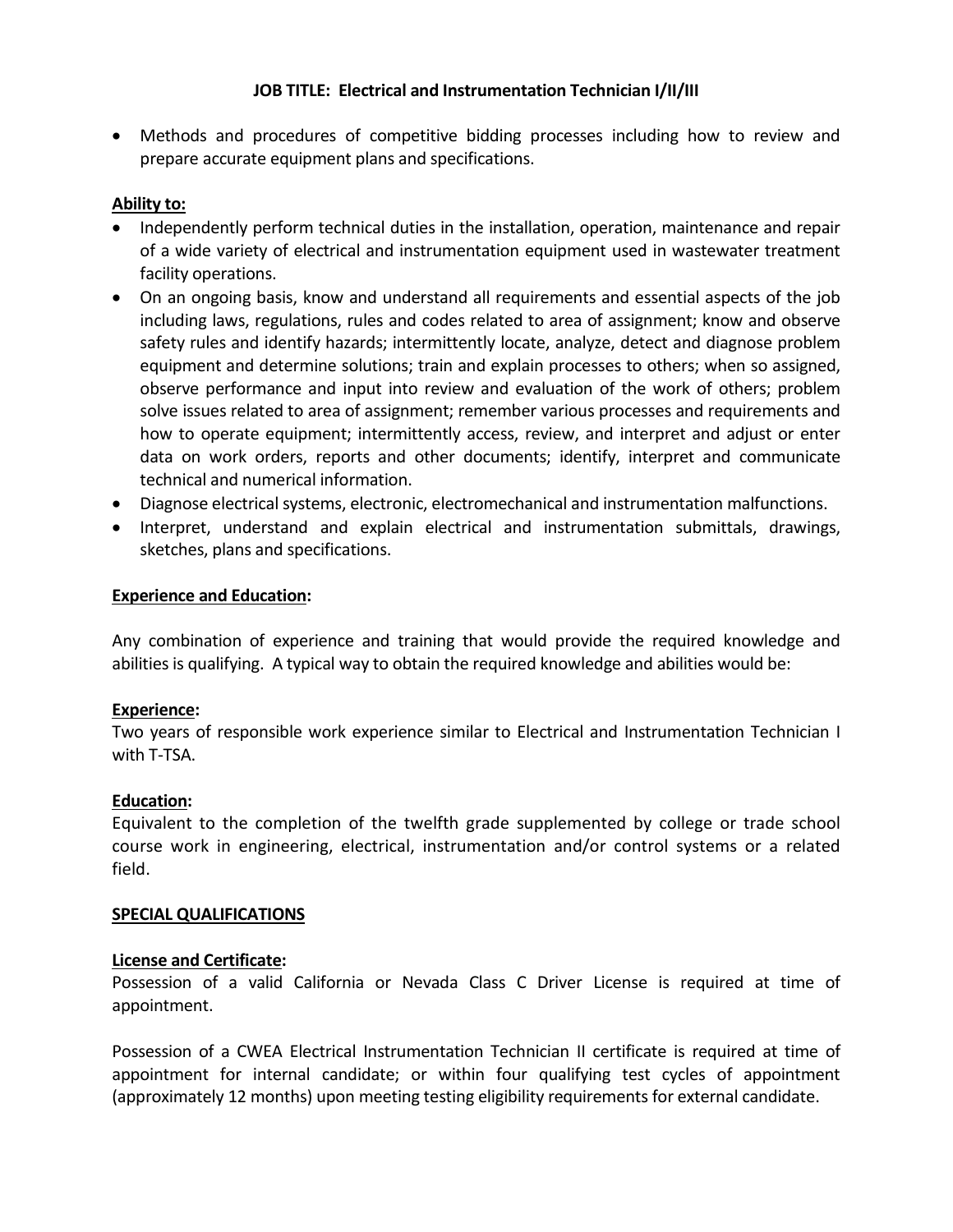Possession of, or ability to obtain a forklift certification within six months of appointment.

Possession of, or ability to obtain a confined space certificate within six months of appointment.

Persons employed in this classification are required to participate in Agency provided training to acquire basic First Aid and Cardiopulmonary Resuscitation (CPR) certificates during the initial 12 months of employment and continued maintenance of a valid certificate as a condition of employment for this position.

Possession of, or ability to obtain a 40-hour Hazwoper Hazardous Materials Technician Level III certification within six months of appointment.

## Electrical and Instrumentation Technician III

In addition to the qualifications for the Electrical and Instrumentation Technician II:

## **Knowledge of:**

- Advanced principles and practices of industrial electrical systems, electronic equipment and instrument operation including specific principles and practices of the design, preparation and review of plans and specifications for installation, maintenance, operation, testing and repair of electrical and instrumentation equipment and processes used for a wastewater treatment facility.
- Advanced methods and procedures for instrumentation communications systems including signaling, analog, digital and fieldbus and related technologies used for a wastewater treatment facility.
- Methods and procedures for diagnosing the more complex electrical, electronic, electromechanical, and instrumentation malfunctions and the processes and equipment needed to perform repairs or replacements for a wastewater treatment facility.

## **Ability to:**

- Perform the most complex and difficult duties related to the installation, operation, maintenance and repair of a wide variety of electrical and instrumentation equipment used in wastewater treatment facility operations.
- Diagnose complex electrical, electronic, electromechanical and instrumentation malfunctions.
- Assist with the training of new staff.

## **Experience and Education:**

Any combination of experience and training that would provide the required knowledge and abilities is qualifying. A typical way to obtain the required knowledge and abilities would be: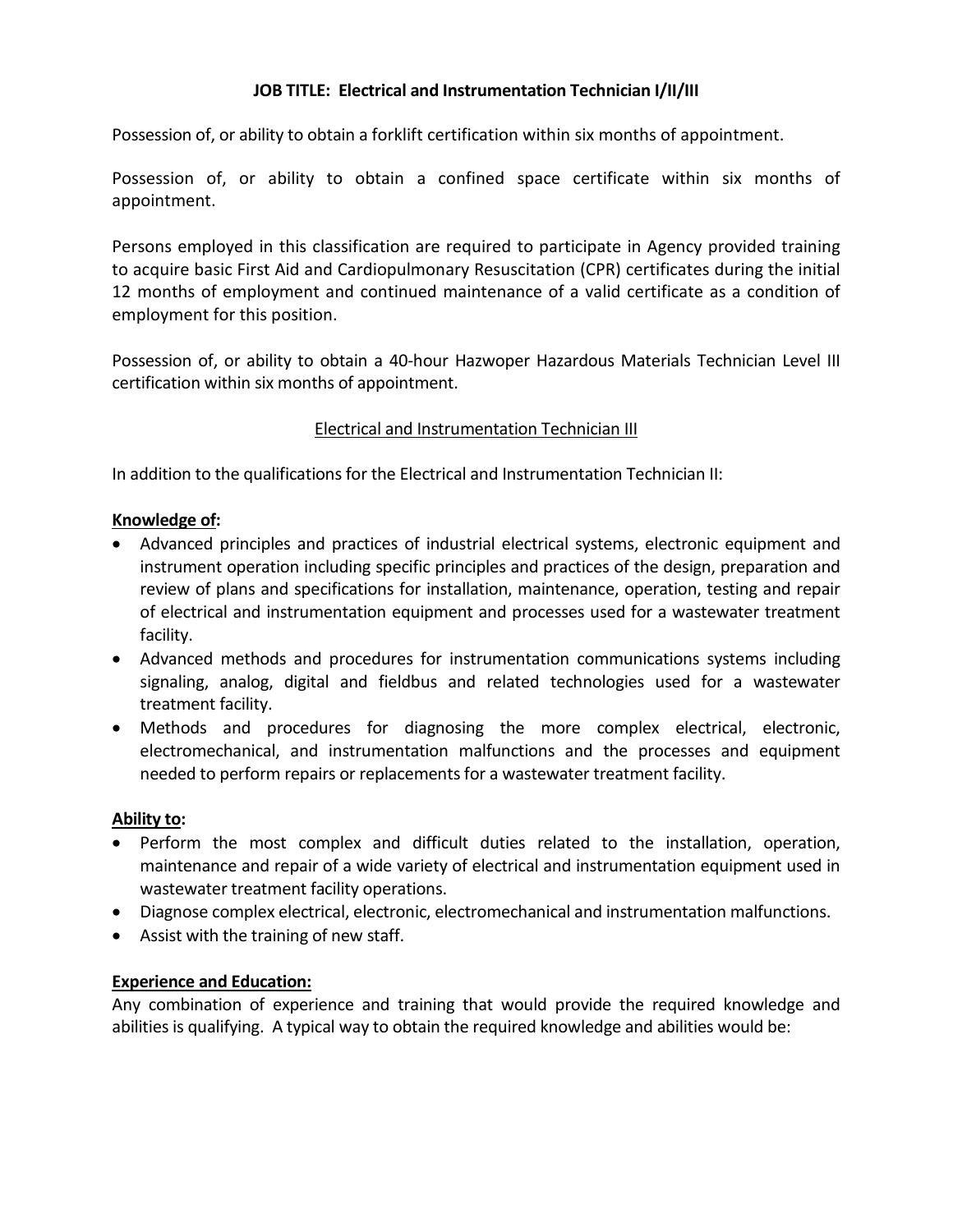#### **Experience:**

Two years of responsible work experience similar to Electrical and Instrumentation Technician II with the T-TSA.

### **Education:**

Equivalent to the completion of the twelfth grade supplemented by college or trade school course work in engineering, electrical, instrumentation and/or control systems or a related field.

### **SPECIAL QUALIFICATIONS**

#### **License and Certificate:**

Possession of a valid California or Nevada Class C Driver License is required at time of appointment.

Possession of a CWEA Electrical Instrumentation Technician III certificate is required at time of appointment for internal candidate; or within four qualifying test cycles of appointment (approximately 12 months) upon meeting testing eligibility requirements for external candidate. Possession of, or ability to obtain a forklift certification within six months of appointment.

Possession of, or ability to obtain a confined space certificate within six months of appointment.

Persons employed in this classification are required to participate in Agency provided training to acquire basic First Aid and Cardiopulmonary Resuscitation (CPR) certificates during the initial 12 months of employment and continued maintenance of a valid certificate as a condition of employment for this position.

Possession of, or ability to obtain a 40-hour Hazwoper Hazardous Materials Technician Level III certification within six months of appointment.

## **PHYSICAL REQUIREMENTS (for E&I Technician I/II/III)**

Position self and intermittently move so as to access, maintain, clean, repair and/or install equipment; intermittently move, traverse and position self around the office, shop or job site while performing work activities and to reach needed items; work effectively for long periods of time at a desk, table, counter, in a shop, confined space, or while driving vehicle or operating equipment; position self to adjust equipment, use tools to review work of others or to access low or high items; ascend and descend stairs, ladders or step stools to reach equipment or other items and to access areas out of reach; manipulate, operate, activate and adjust equipment and tools; and move or transport weight of 50 pounds or less.

Ability to wear a self-contained breathing apparatus (SCBA) and Full-Face Air Purifying Respirator (APR).